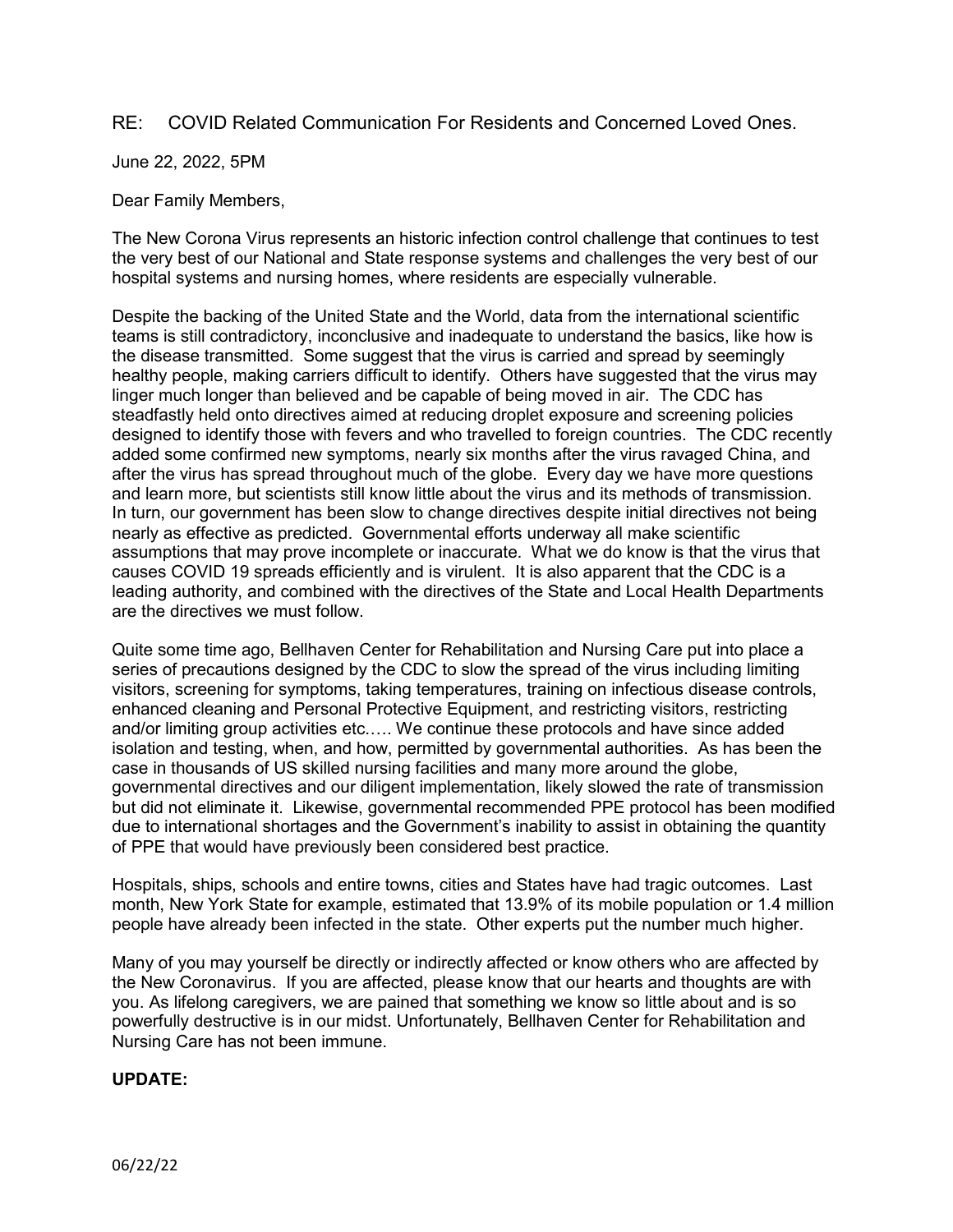There are **NO NEW** confirmed residents infected with COVID-19 in the past 24 hours.

There have been no residents with new onset of respiratory symptoms within the past 72 hours.

Cumulatively 4.46 % of in-house-residents are classified as COVID positive based upon recent testing or based upon observation of respiratory symptoms consistent with the existence of the virus. Of that number some are symptomatic and some are not symptomatic as defined by the CDC

Cumulatively, no in-house staff are believed to be positive for the virus that causes COVID 19 and CDC guidelines are being followed for return to work. CDC screening guidelines for all staff continue to be followed. Please see [https://www.cdc.gov/coronavirus/2019-ncov/hcp/return-to](https://www.cdc.gov/coronavirus/2019-ncov/hcp/return-to-work.html?CDC_AA_refVal=https%3A%2F%2Fwww.cdc.gov%2Fcoronavirus%2F2019-ncov%2Fhealthcare-facilities%2Fhcp-return-work.html)[work.html?CDC\\_AA\\_refVal=https%3A%2F%2Fwww.cdc.gov%2Fcoronavirus%2F2019](https://www.cdc.gov/coronavirus/2019-ncov/hcp/return-to-work.html?CDC_AA_refVal=https%3A%2F%2Fwww.cdc.gov%2Fcoronavirus%2F2019-ncov%2Fhealthcare-facilities%2Fhcp-return-work.html) [ncov%2Fhealthcare-facilities%2Fhcp-return-work.html](https://www.cdc.gov/coronavirus/2019-ncov/hcp/return-to-work.html?CDC_AA_refVal=https%3A%2F%2Fwww.cdc.gov%2Fcoronavirus%2F2019-ncov%2Fhealthcare-facilities%2Fhcp-return-work.html) for more detail on CDC screening guidelines.

There have been a total of 40 (since April,2022) **(1 NEW)** different staff members (all but 3 staff members are negative and have returned to work safely) who have reportedly tested positive for the virus. Since some staff are treated outside of our facility these numbers are believed to be accurate based upon reporting to us—but not confirmed. It is also not known whether the exposure to the virus was from our community or a different community.

As of today, we had **NO NEW** resident cases diagnosed with Covid-19 that *was* in our facility at the time the test was given, this number brings our cumulative total to **NO NEW** residents and **1 NEW** staff member(s). Total number of in-house residents that are positive for the virus is 10.

We are testing you at the facility at our day care center for COVID-19 using a rapid test. Should you come up positive we are required to report this to NYS. This is for all families and friends who visit your loved ones.

**Visitation resumed 8/23/21.** If anyone is interested you can call our recreation department to schedule a facetime call with your loved one at 631-286-8100 ext 727. If you have any questions you may contact Glenn Grodner, LMSW @ [ggrodner@bellhavcencenter.com.](mailto:ggrodner@bellhavcencenter.com)

We began testing our staff on May 20, 2020. **We are now testing once a week.** Therefore, we may see these numbers increase for staff, however this should help us to protect our residents. We still won't know where these individuals contracted covid-19.

Please understand that testing, at best, determines whether someone has the virus. It does not determine who will become fatally, seriously, mildly ill or who will remain asymptomatic. False negatives and false positives have also been reported. Likewise, a negative test does not mean, at this time, that a person will not develop signs or symptom of the disease. Beyond testing, other statistics can be materially misleading. There may be under-reporting in nonregulated communities such as towns and cities because of the lack of a system to collect data; lack of availability of testing; and lack of ability to detect when COVID 19 contributed to a stroke, heart attack, blood clot or other symptom which causes a death.

In a nursing home, residents are monitored frequently for signs and symptoms but the CDC symptom list has changed and may be incomplete. All the symptoms of COVID have not been identified. Scope of testing of non-symptomatic residents is largely determined by the local